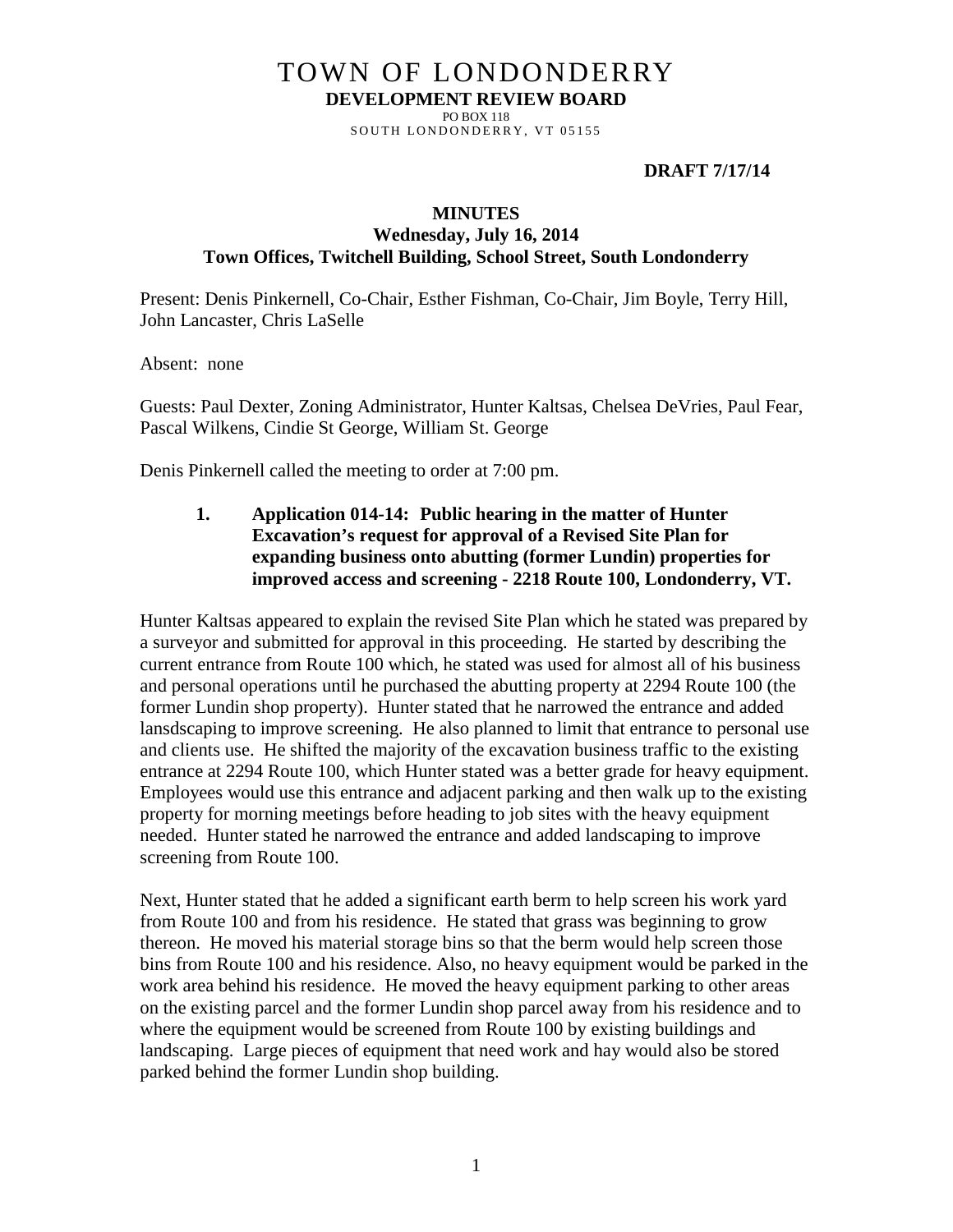Paul Fear asked about any plans Hunter had for the 18 acre parcel referred to on the Site Plan as the former Lundin residence. Hunter stated that the cabin remained on the property and that he had no plans to use the property in his business except to store small pieces of accessory equipment that are used seasonally such as snow plows and buckets in the off season. No engines would be stored at the cabin. Hunter stated that at some point he would like to put a house on the 18 acre parcel but that was not proposed at this time. The Board held a discussion about what zone the various parcels were in and concluded, with input from Paul Dexter that Hunter's existing lot and the former Lundin shop parcel were entirely within the Service Commercial ("SC") zone and that the 18 acre former Lundin residence parcel was split diagonally with about 60% of it being in the SC zone and the remaining approximately 40% in the Residential (R-1) zone. The former Lundin cabin is located near the back of the 18 acre parcel and is in the SC zone.

John Lancaster asked the hours of operation for Hunter Excavating and Hunter stated that under normal circumstances his employees arrived for work at  $6:15 - 6:30$  am and returned to the headquarters between 4:30 and 6:30 pm. He stated that circumstances were rarely normal in his operation because he handles many emergencies at Stratton Mountain and he handles many water and sewer emergencies. Also, in the winter his company snowplows sometimes throughout the night.

Pascal Wilkens asked if Hunter he screened materials at the facility and Hunter said that he did in the work area which would now be behind the berm.

Jim Boyle asked Hunter if he had any plans to crush stone on the property, as he had last summer. Hunter stated no, because the property was too small to make rock crushing economical and that if circumstances changed he would seek a permit amendment prior to crushing. Hunter stated that he no longer planned to store large quantities of logs at the facility, as he had in the past.

Jim Boyle asked if an Act 250 permit amendment was needed for the expansion onto adjoining properties and Hunter stated that he did not think so.

Hunter stated again that he did not plan to use the 18 acres parcel in his operations, with the exception of off-season storage of accessory equipment at the cabin, to keep it out of view from Route 100. Hunter estimated the length of the driveway to the cabin at about 500 feet.

The hearing closed at 7:38 pm.

#### **2. Preliminary Review of Site Plan by William and Cindie St. George for a Two Room Bed and Breakfast and Music Rehearsal Studio.**

William and Cindie St. George described a preliminary site plan showing their plan to turn the barn at the former Joy of Junk property into a 2 bedroom Bed and Breakfast on the first floor and the second floor would be a music rehearsal studio for B&B guests and other musicians. Cindie pointed out on the site plan that the barn is in a special flood hazard area, but that the house and the garage are not. Paul Dexter noted that if the existing barn was being "substantially improved", then a Section 205 Conditional Use review would be required. Cindie stated that the only work they were doing to set up the